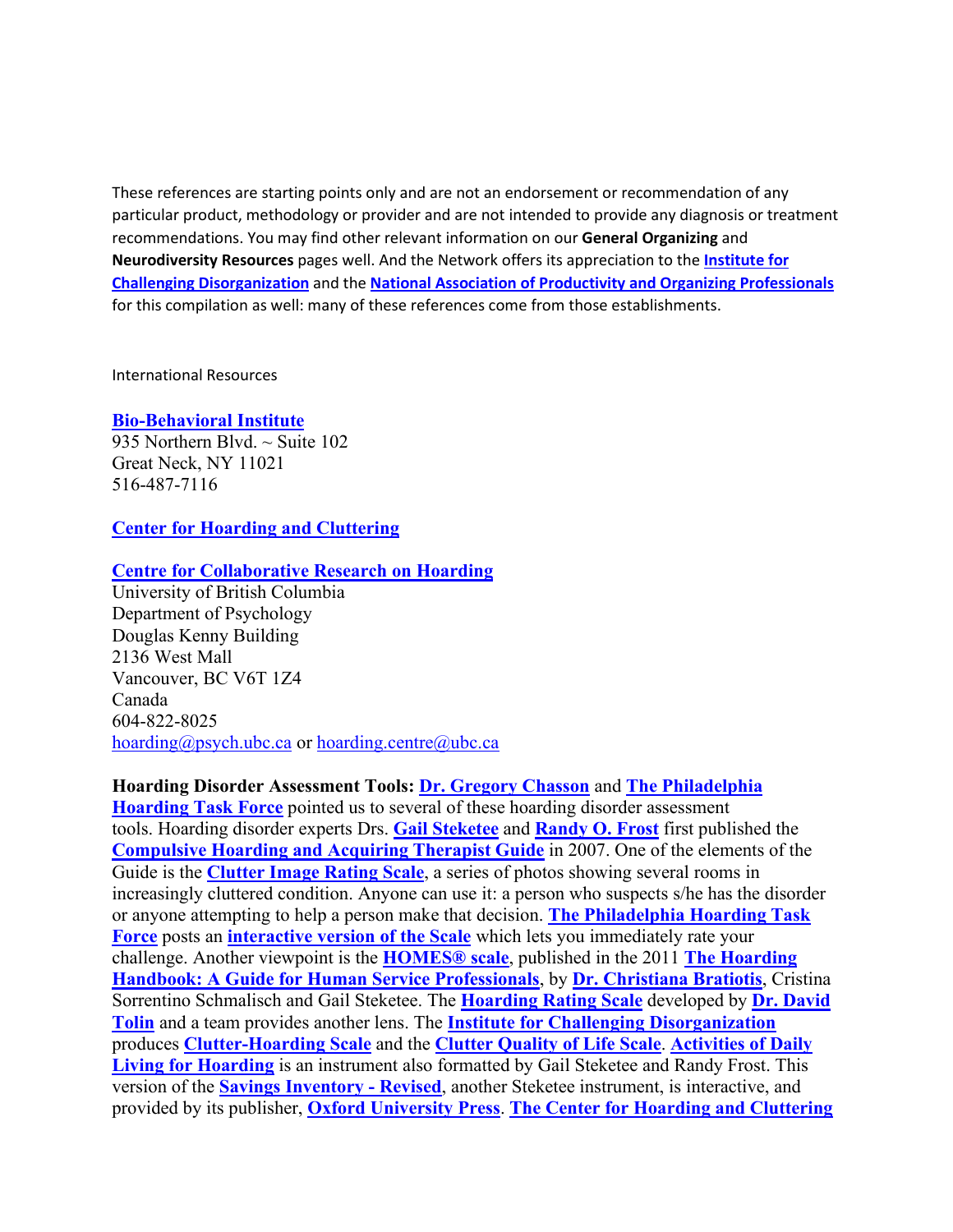designed the **[Uniform Inspection Checklist](https://www.centerforhoardingandcluttering.com/uniform-inspection-checklist-2/)** "to objectively identify Harm Reduction targets, prioritize reasonable and relevant goals, set a baseline status, and monitor and measure progress throughout the resolution process." **[Apple has a Clutter Image Rating Scale app](https://apps.apple.com/us/app/clutter-image-rating/id981642952)**.

## **[Hoarding UK](https://hoardinguk.org/)**

Suite 103 Davina House 137-149 Goswell Road London EC1V 7ET United Kingdom [info@hoardinguk.org](mailto:info@hoardinguk.org)

## **[International OCD Foundation: Hoarding](https://hoarding.iocdf.org/)**

**[Institute for Challenging Disorganization](https://www.challengingdisorganization.org/)**

**[International Pages](https://icdorg.memberclicks.net/international)** 2650 S. Hanley Rd, Suite 100 St. Louis, MO 63144 314-416-2236

**Spendaholism Resources: [The Shulman Center for Compulsive Theft, Spending and](https://theshulmancenter.com/)  [Hoarding](https://theshulmancenter.com/)**; **[Behavioral Cents, Carrie Rattle](https://behavioralcents.com/)**; **[New Dream.org](https://newdream.org/)**; **[Jasmine Harman's Britain's](https://www.youtube.com/watch?v=dLY13TCRxMs)  [Compulsive Shoppers](https://www.youtube.com/watch?v=dLY13TCRxMs)**; **[National Endowment for Financial Education](https://www.nefe.org/)**; **[MyMoney.gov](https://www.mymoney.gov/)**; Dr. April Lane Benson's books: **[To Buy or Not to Buy: Why We Overshop and How to Stop](https://www.amazon.com/gp/product/B00DC6Q32I/ref=dbs_a_def_rwt_bibl_vppi_i0)**, and **[I Shop, Therefore I Am: Compulsive Buying and the Search for Self](https://www.amazon.com/Shop-Therefore-Am-Compulsive-Buying/dp/0765702428/ref=sr_1_6?keywords=april+lane+benson&qid=1638658894&s=books&sr=1-6)**; The BBC show **[Spendaholics](https://www.bbc.co.uk/programmes/b006t793)**; **[Spenders Anonymous](http://www.spenders.org/home.html)** - modeled on 12-step programs; **[Debtors Anonymous](https://debtorsanonymous.org/)** modeled on 12-step programs.

# **[The Center for Complicated Grief](https://complicatedgrief.columbia.edu/for-the-public/complicated-grief-public/overview/)**

Columbia School of Social Work 1255 Amsterdam Avenue New York, NY 10027 212-851-2107 [info@complicatedgrief.columbia.edu](mailto:info@complicatedgrief.columbia.edu)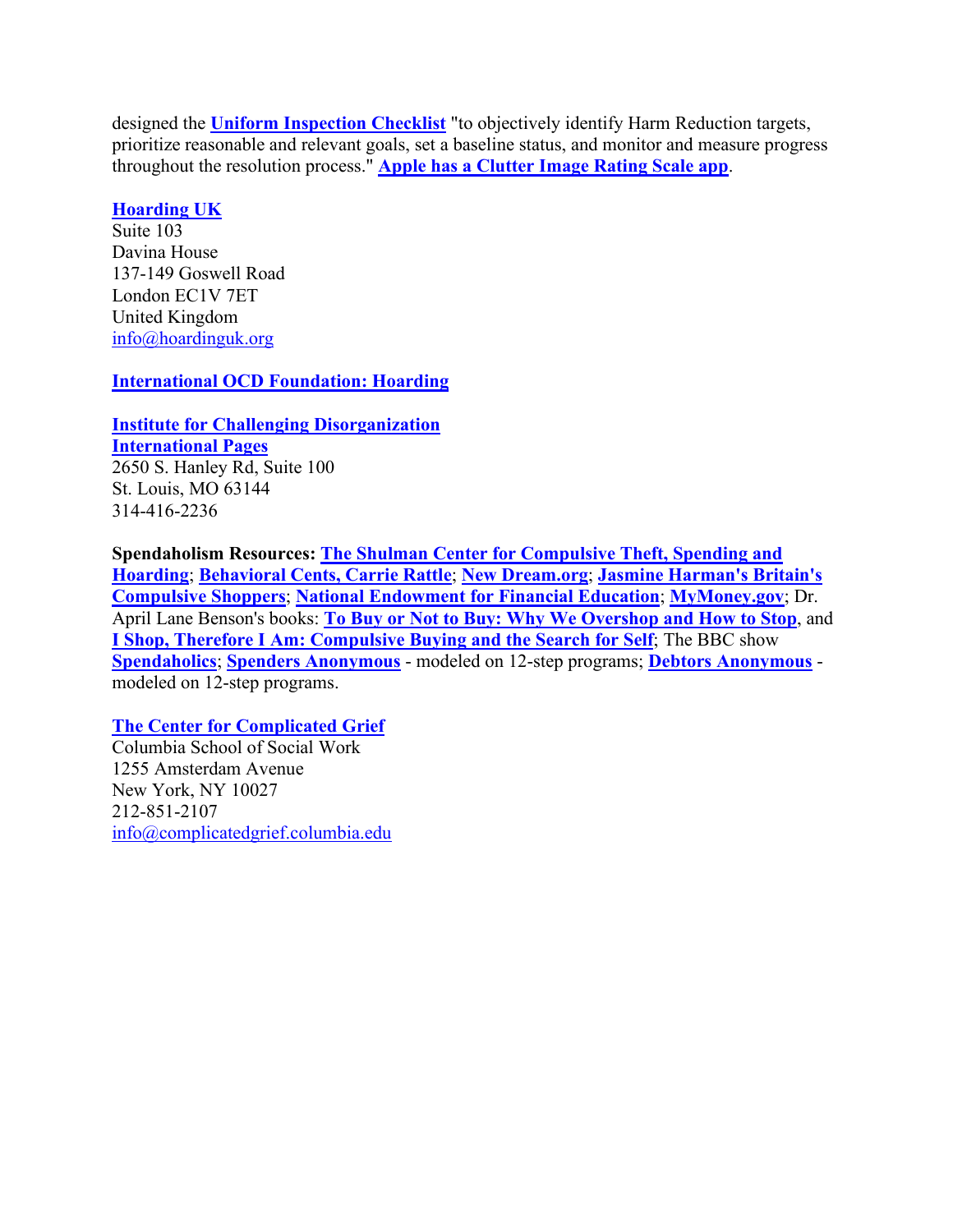National Resources

### **[Children of Hoarders](http://childrenofhoarders.com/wordpress/?page_id=4987)**

#### **[Clutterers Anonymous](https://clutterersanonymous.org/)**

## **[Mutual-Support Consulting, LLC](https://www.mutual-support.com/home)**

#### **[Institute for Challenging Disorganization](https://www.challengingdisorganization.org/)**

2650 S. Hanley Rd, Suite 100 St. Louis, MO 63144 314-416-2236

### **[Mental Health Association of San Francisco](https://www.mentalhealthsf.org/collecting-behaviors-hoarding-disorder/)**

870 Market Street, Suite 928 San Francisco, CA 94102 415-421-2926 [info@mentalhealthsf.org](mailto:info@mha-sf.org)

### **[Messies Anonymous](http://messies.com/#homePage)**

### **[Minor and Youth Children of Hoarding Parents](https://mycohp.groups.io/g/main)**

## **[National Association of Productivity and Organizing Professionals \(NAPO\)](https://www.napo.net/)**

1120 Rt 73, Suite 200 Mount Laurel, NJ 08054 856-380-6828

### **[National Institute of Mental Health](https://www.nimh.nih.gov/index.shtml)**

**[Rogers Behavorial Health](https://rogersbh.org/)** 800-767-4411

### **[The Clutter Movement](http://thecluttermovement.com/)**

**[The Shulman Center for Compulsive Theft, Spending and Hoarding](https://theshulmancenter.com/)** P.O. Box 250008 Franklin, Michigan 48025 248-358-8508 terrenceshulman@theshulmancenter.com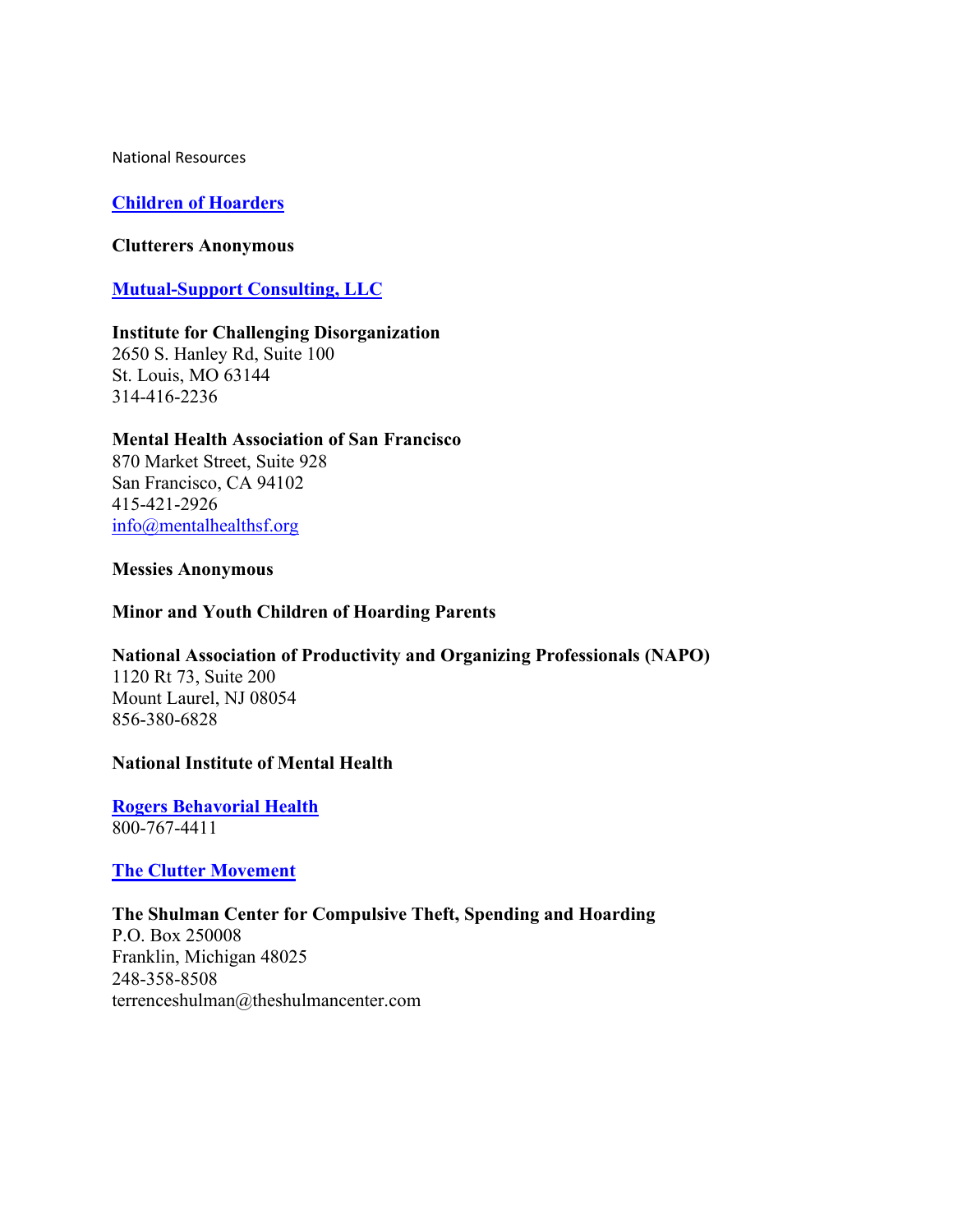Washington State Resources

Terina Bainter **[Clutter Cutters, LLC](https://www.cluttercutterswa.com/)** 253-604-4963 [Terina@ClutterCuttersWA.com](mailto:Terina@ClutterCuttersWA.com)

Sheila Perreault **[Blue Nest Home, LLC](http://bluenesthome.com/)** POB 1242 Silverdale, WA 98383-1242 360-403-0422 [info@bluenesthome.com](mailto:info@bluenesthome.com)

#### Ellen Sklanka **[Renewal Organizing](https://renewalorg.com/)**

Maple Valley, Washington 98038 206-665-0255 [ellen@renewalorganizing.com](mailto:ellen@renewalorganizing.com)

Lauren Williams Casual Uncluttering LLC POB 2448 Woodinville WA 98034 425-947-3976 [Lauren@casualuncluttering.com](mailto:Lauren@casualuncluttering.com)

### **[Bio Clean, Inc.](https://www.biocleanwa.com/)**

888-651-1080 [support@biocleanwa.com](mailto:support@biocleanwa.com)

### **[Evidence-Based Treatment Centers of Seattle](https://ebtseattle.com/)**

1200 5th Avenue, Suite 800 Seattle, WA 98101 206-374-0109 [info@ebtseattle.com](mailto:info@ebtseattle.com)

#### **[Northwest Relationships/The Hoarding Project](http://www.northwestrelationships.com/thp.html)**

621 Pacific Avenue, Suite 300 Tacoma, WA 98402 253-292-1216 Fax: 206-299-3272 [info@northwestrelationships.com](mailto:info@northwestrelationships.com)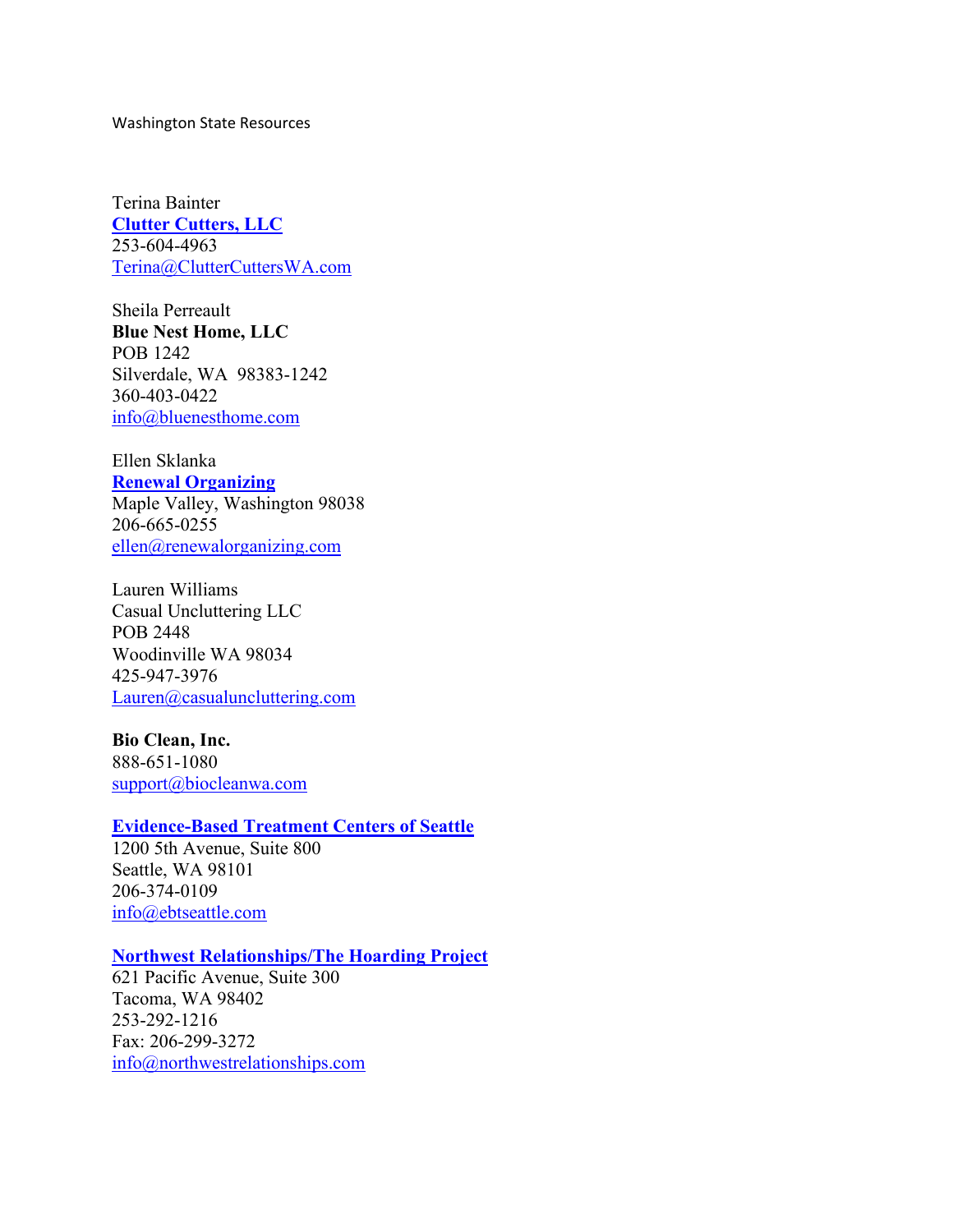## **[Rogers Behavorial Health/Seattle](https://rogersbh.org/locations/seattle-wa)** 800-767-4411

**[ServiceMaster Restore](https://www.servicemasterrestore.com/residential-services/special-services/hoarding-services/)**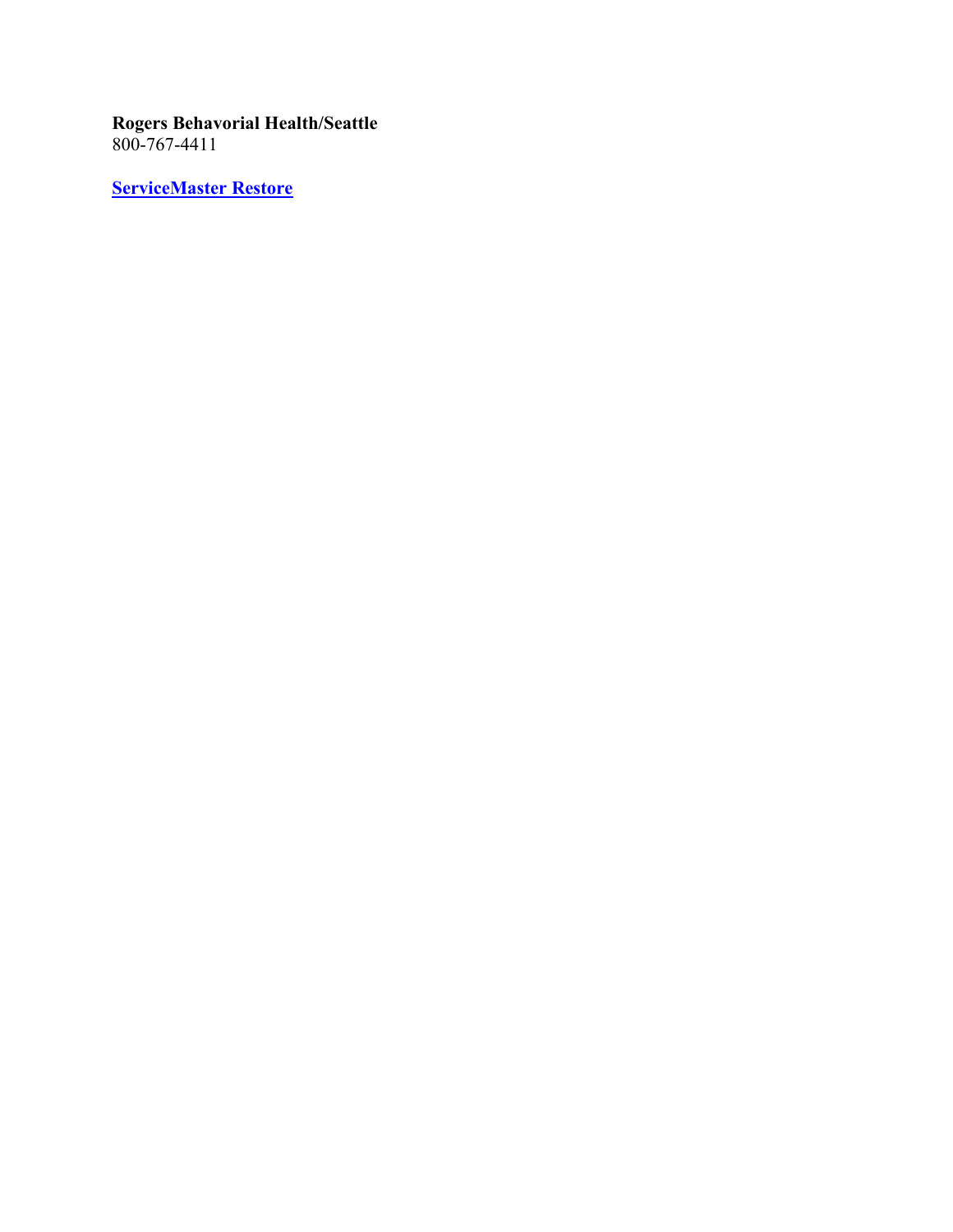Books

*[Children of Hoarders](https://www.amazon.com/Children-Hoarders-Minimize-Conflict-Relationship-ebook/dp/B00ECLGAKW/ref=sr_1_1?crid=3TKHG1XMFO0J4&keywords=children+of+hoarders&qid=1640288593&s=books&sprefix=children+of+hoarders%2Cstripbooks%2C117&sr=1-1)*

*[Color to Declutter](https://jeanprominski.com/products/color-to-declutter-pre-order-available-mid-february-2020)* by **[Jean Prominski](https://seattlesparkle.com/)**

*[Recognizing and Treating Hoarding Disorder: How Much is Too Much?](https://www.amazon.com/Recognizing-Treating-Hoarding-Disorder-Much/dp/0393713571/ref=sr_1_1?crid=32MD72PBI8A2R&keywords=recognizing+and+treating+hoarding&qid=1640288856&s=books&sprefix=recognizing+and+treating+hoarding%2Cstripbooks%2C112&sr=1-1)*

*[The Hoarding Handbook: A Manual for Human Service Professionals](https://www.amazon.com/Hoarding-Handbook-Guide-Service-Professionals/dp/0195385519/ref=sr_1_1?crid=3M5T17EFARRJX&keywords=the+hoarding+handbook&qid=1640288892&s=books&sprefix=the+hoarding+handbook%2Cstripbooks%2C119&sr=1-1)*

*[The ICD Guide to Challenging Disorganization For](https://www.amazon.com/ICD-Guide-Challenging-Disorganization-Professional/dp/1937933016/ref=sr_1_1?crid=229ZEH6XDMOLU&keywords=institute+for+challenging+disorganization&qid=1640289131&s=books&sprefix=institute+for+challenging+disorganization%2Cstripbooks%2C116&sr=1-1) Professional Organizers*

*[The ICD Guide to Collaborating with Professional Organizers For Related Professionals](https://www.amazon.com/Guide-Collaborating-Professional-Organizers-Professionals/dp/1937933008/ref=sr_1_2?crid=229ZEH6XDMOLU&keywords=institute+for+challenging+disorganization&qid=1640289244&s=books&sprefix=institute+for+challenging+disorganization%2Cstripbooks%2C116&sr=1-2)*

*[Treatment for Hoarding Disorder workbook](https://www.amazon.com/Treatment-Hoarding-Disorder-Workbook-Treatments/dp/0199334943/ref=sr_1_1?crid=QVBXYLY7MVGT&keywords=treatment+for+hoarding+disorder+workbook&qid=1640289347&sprefix=treatment+for+hoarding+%2Caps%2C126&sr=8-1)*

**[Terina Bainter,](https://www.cluttercutterswa.com/meet-terina) [Clutter Cutters,](https://www.cluttercutterswa.com/) one of the US's most compassionate experts on hoarding disorder recommends:**

*[Buried In Treasures](https://www.amazon.com/Buried-Treasures-Compulsive-Acquiring-Treatments/dp/0199329257/ref=sr_1_1?crid=140AAEA4A7330&keywords=buried+in+treasures&qid=1640289413&sprefix=buried+in+treasures%2Caps%2C128&sr=8-1)*

*[Digging Out](https://www.amazon.com/Digging-Out-Hoarding-Compulsive-Acquiring/dp/1572245948/ref=sr_1_1?crid=1XXS6H1HAAQPT&keywords=digging+out&qid=1640289443&sprefix=digging+out%2Caps%2C134&sr=8-1)*

*[Overcoming Compulsive Hoarding](https://www.amazon.com/gp/product/157224349X/ref=as_li_ss_tl?ie=UTF8&tag=sucbydes-20&linkCode=as2&camp=217145&creative=399369&creativeASIN=157224349X)*

*[Stuff](https://www.amazon.com/Stuff-Compulsive-Hoarding-Meaning-Things/dp/0547422555/ref=sr_1_2?keywords=stuff&qid=1550204094&s=books&sr=1-2)*

*[The Glass Castle](https://www.amazon.com/gp/product/074324754X/ref=as_li_qf_sp_asin_il_tl?ie=UTF8&camp=1789&creative=9325&creativeASIN=074324754X&linkCode=as2&tag=cluttcutte-20&linkId=4CUP4XJBWOGH4WI3)*

*[The Secret Lives of Hoarders](https://www.amazon.com/Secret-Lives-Hoarders-Stories-Tackling/dp/0399536655/ref=sr_1_1?crid=27ZZCD2PMMGI3&keywords=secret+lives+of+hoarders&qid=1640290432&sprefix=secret+lives+of+hoarders%2Caps%2C138&sr=8-1)*

**MOVIES**

*[Beyond Hoarding](https://beyondhoardingmovie.com/)*

*[Clutter](https://www.imdb.com/title/tt1823096/)*

*[Grey Gardens](https://www.imdb.com/title/tt0073076/)*

HBO's 2009 docudrama **[Grey Gardens](https://www.hbo.com/movies/grey-gardens/interview-with-director-michael-suscy)**

*[Hello, My Name is Doris](https://www.imdb.com/title/tt3766394/)*

*[Stuffed](http://fanlight.com/catalog/films/489_stuff.php)*

*[My Mother's Garden](https://www.imdb.com/title/tt1152778/)*